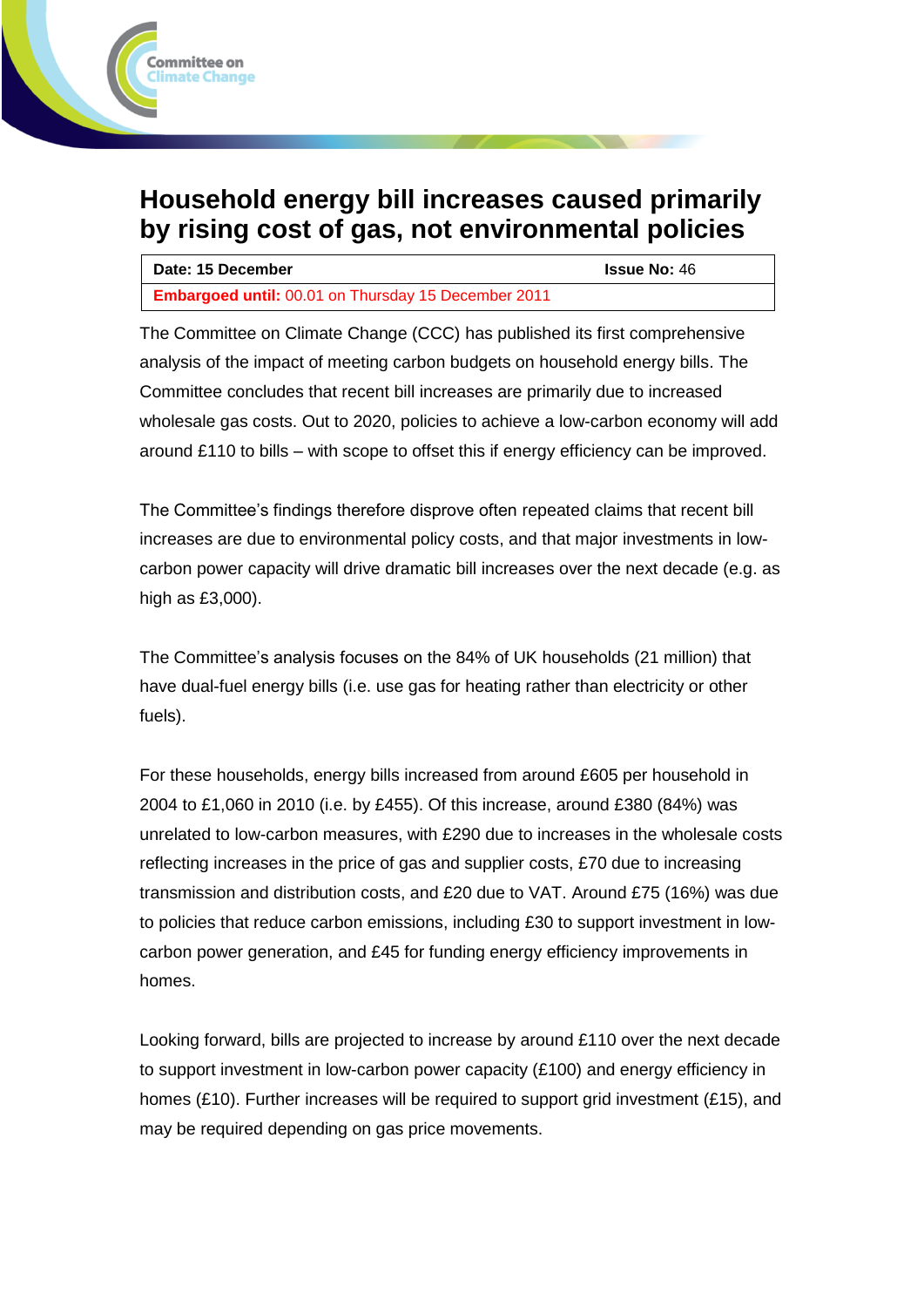However, there is scope for bill reduction relative to 2010, both because this was a cold year requiring high energy consumption for heating, and because much of the UK's boiler stock will be replaced by modern and much more efficient boilers over the next decade.

The Committee also highlights opportunities for further energy efficiency improvement:

**Committee on Climate Change** 

- Insulation and more efficient use of heating controls could reduce gas consumption by around 8%.
- Replacement of lights and appliances with the most efficient models as the stock turns over could reduce electricity consumption by 19%.

If these improvements can be achieved, then energy bills in 2020 are projected to be broadly at 2010 levels. However, the Committee stresses the need for new policies with strengthened incentives in order to encourage energy efficiency improvement.

The Committee also assessed the outlook to 2020 on bills for households that do not use dual-fuel gas/ electricity, finding that bill impacts are likely to be similar for households with oil, liquid petroleum gas (LPG) or solid fuels (7% of households).

Households with electric heating (9%) could be disproportionately affected by future costs of low-carbon measures (as these will predominantly fall on electricity bills). Measures to address bill impacts for these households will therefore be important (e.g. Affordable Warmth elements of the Green Deal).

## **Lord Adair Turner, Chair of the Committee on Climate Change said:**

*"We were keen to provide a dispassionate analysis of household bill impacts in what has become a politically controversial area. We found that bills have increased primarily in response to increased wholesale gas costs and not due to environmental policies. Over the next decade, we anticipate a rise of around £100 in the average bill as a result of investment in low-carbon power capacity, which will benefit the UK in the long run. And if we introduce new polices to stimulate energy efficiency improvement then bills in 2020 could broadly be contained at current levels."*